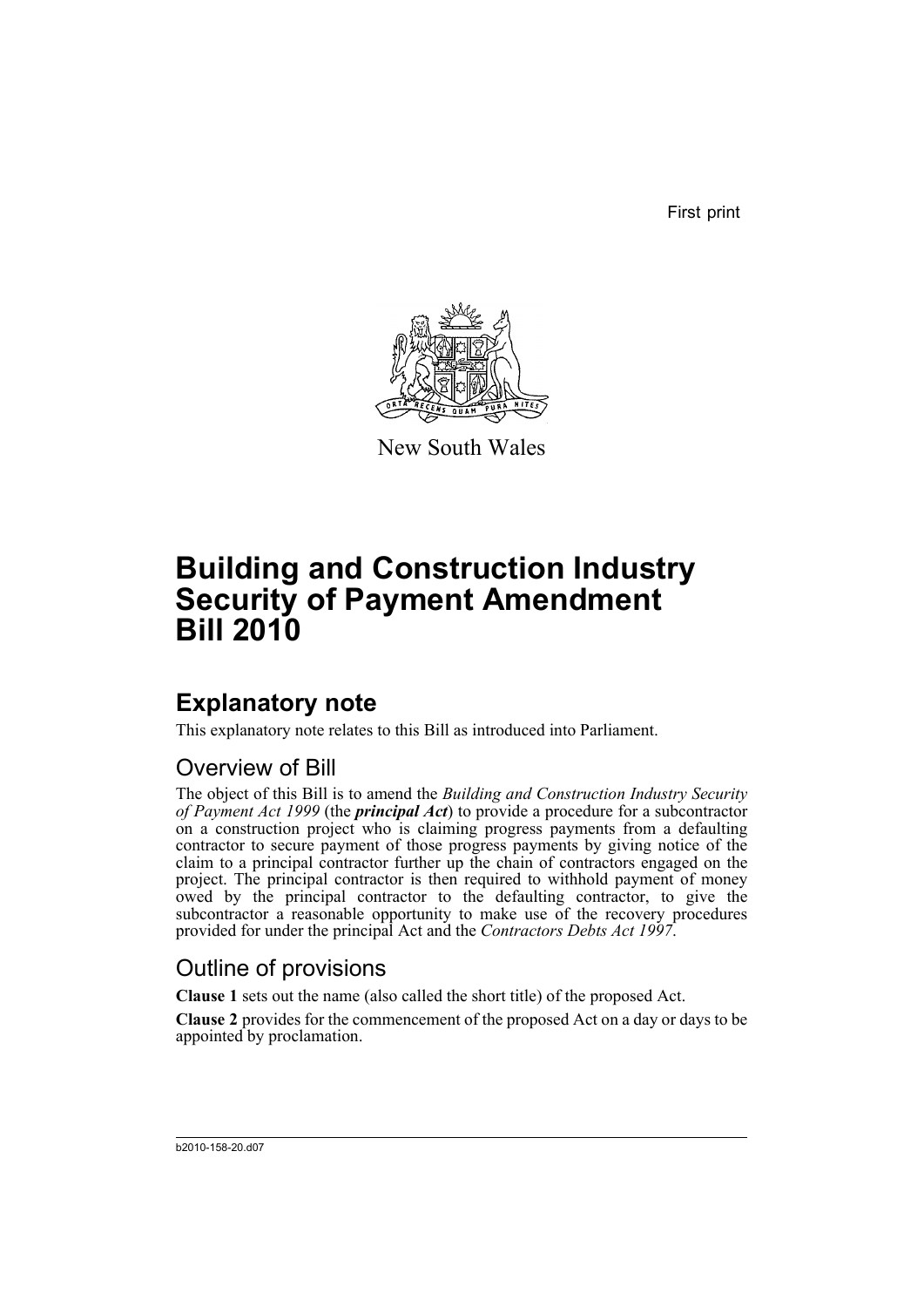Explanatory note

### **Schedule 1 Amendment of Building and Construction Industry Security of Payment Act 1999 No 46**

**Schedule 1 [1]** establishes the scheme for securing the payment of progress payments described in the Overview. The main features of the scheme are as follows:

- (a) a subcontractor who has made an adjudication application under the principal Act for a progress payment owed by a contractor on a construction project (the *defaulting contractor*) will be able to require another contractor on the project (the *principal contractor*) who owes money to the defaulting contractor to withhold payment of money owed to the defaulting contractor,
- (b) the principal contractor will then be required to withhold payment to the defaulting contractor (and will become liable with the defaulting contractor for the amount owed to the subcontractor by the defaulting contractor if the principal contractor fails to withhold payment to the defaulting contractor),
- (c) the obligation of the principal contractor to withhold payment continues until the subcontractor's claim is withdrawn or, if the claim is successful, for a sufficient period after the claim is finalised to give the subcontractor a reasonable opportunity to recover from the defaulting contractor using procedures under the principal Act or the *Contractors Debts Act 1997*,
- (d) the subcontractor will be able to obtain from the defaulting contractor (via the claim adjudication process) the name and contact details of any person who is a principal contractor to the defaulting contractor,
- (e) the principal contractor will be protected from any claim for payment by the defaulting contractor while the obligation to withhold payment continues.

**Schedule 1 [2]** makes a consequential amendment.

**Schedule 1 [3]** authorises the making of savings and transitional regulations.

**Schedule 1 [4]** enacts a transitional provision to provide that the scheme extends to matters arising before the commencement of the scheme.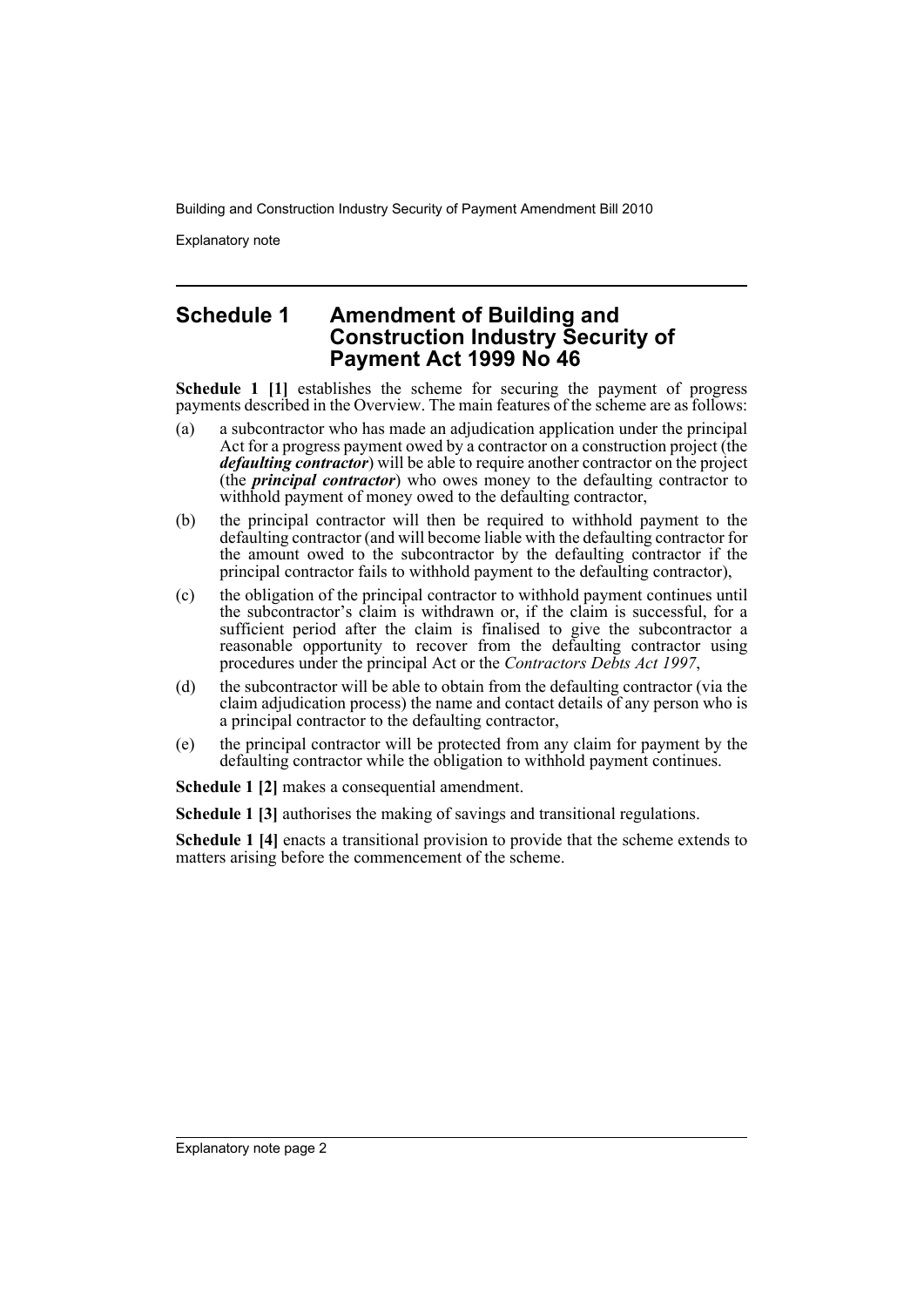First print



New South Wales

# **Building and Construction Industry Security of Payment Amendment Bill 2010**

## **Contents**

|            |                                                                                       | Page |
|------------|---------------------------------------------------------------------------------------|------|
|            | Name of Act                                                                           |      |
|            | Commencement                                                                          |      |
| Schedule 1 | Amendment of Building and Construction Industry<br>Security of Payment Act 1999 No 46 | 3    |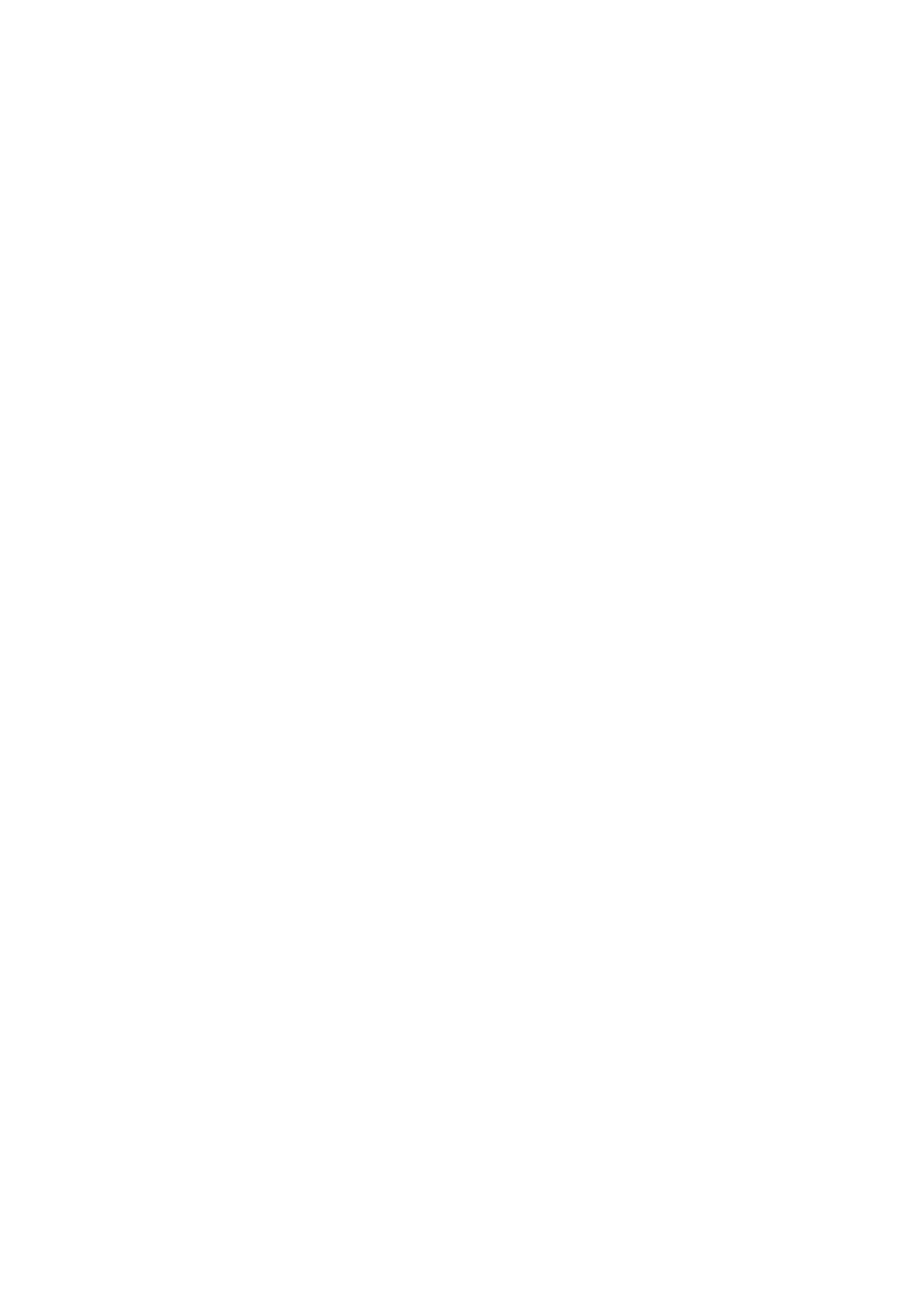

New South Wales

# **Building and Construction Industry Security of Payment Amendment Bill 2010**

No , 2010

### **A Bill for**

An Act to amend the *Building and Construction Industry Security of Payment Act 1999* to make further provision for securing the payment of progress payments under contracts for construction work.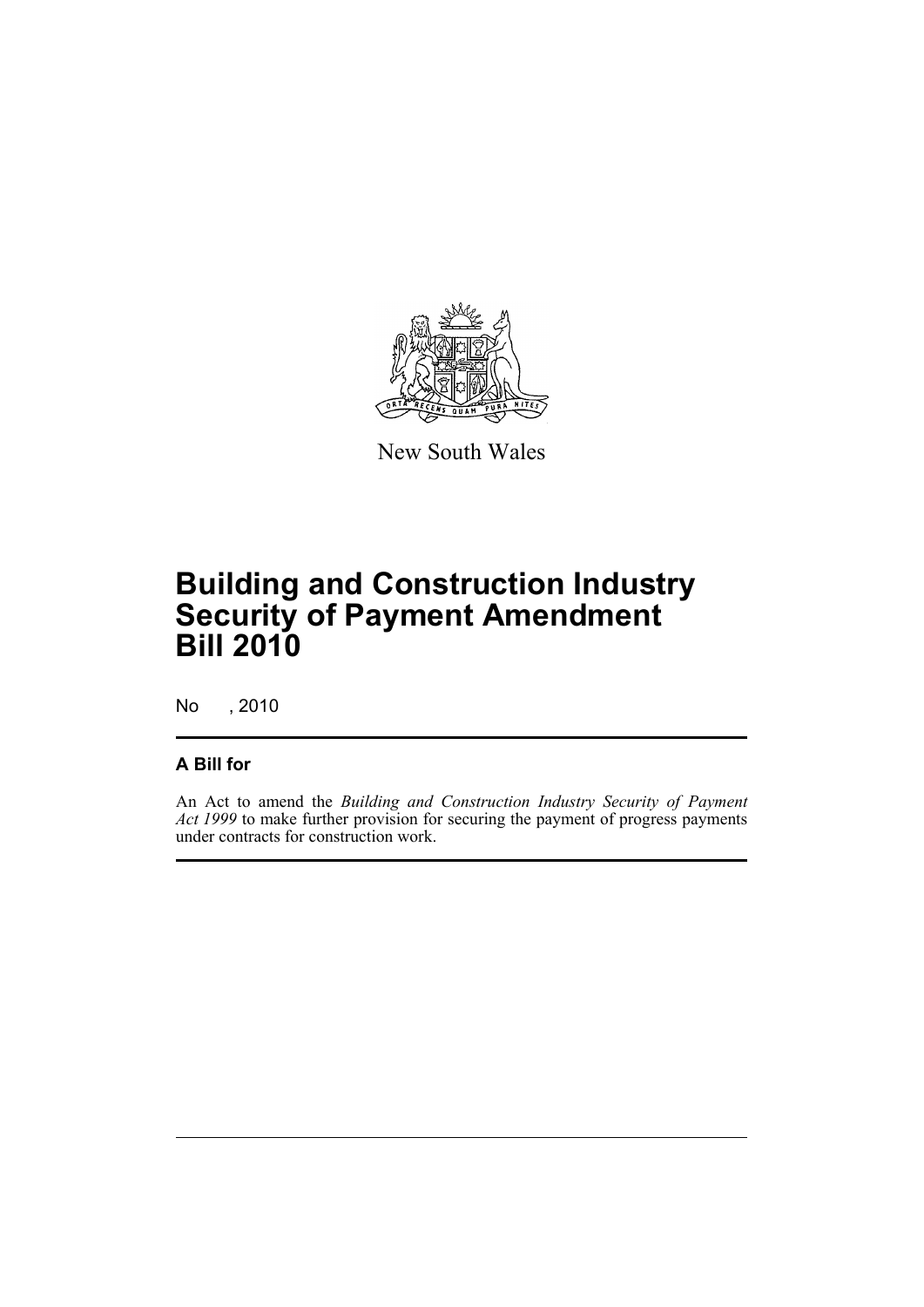<span id="page-5-1"></span><span id="page-5-0"></span>

| The Legislature of New South Wales enacts:                                                    |                     |
|-----------------------------------------------------------------------------------------------|---------------------|
| Name of Act                                                                                   | $\overline{2}$      |
| This Act is the Building and Construction Industry Security of Payment<br>Amendment Act 2010. | 3<br>$\overline{4}$ |
| <b>Commencement</b>                                                                           | 5                   |
| This Act commences on a day or days to be appointed by proclamation.                          | 6                   |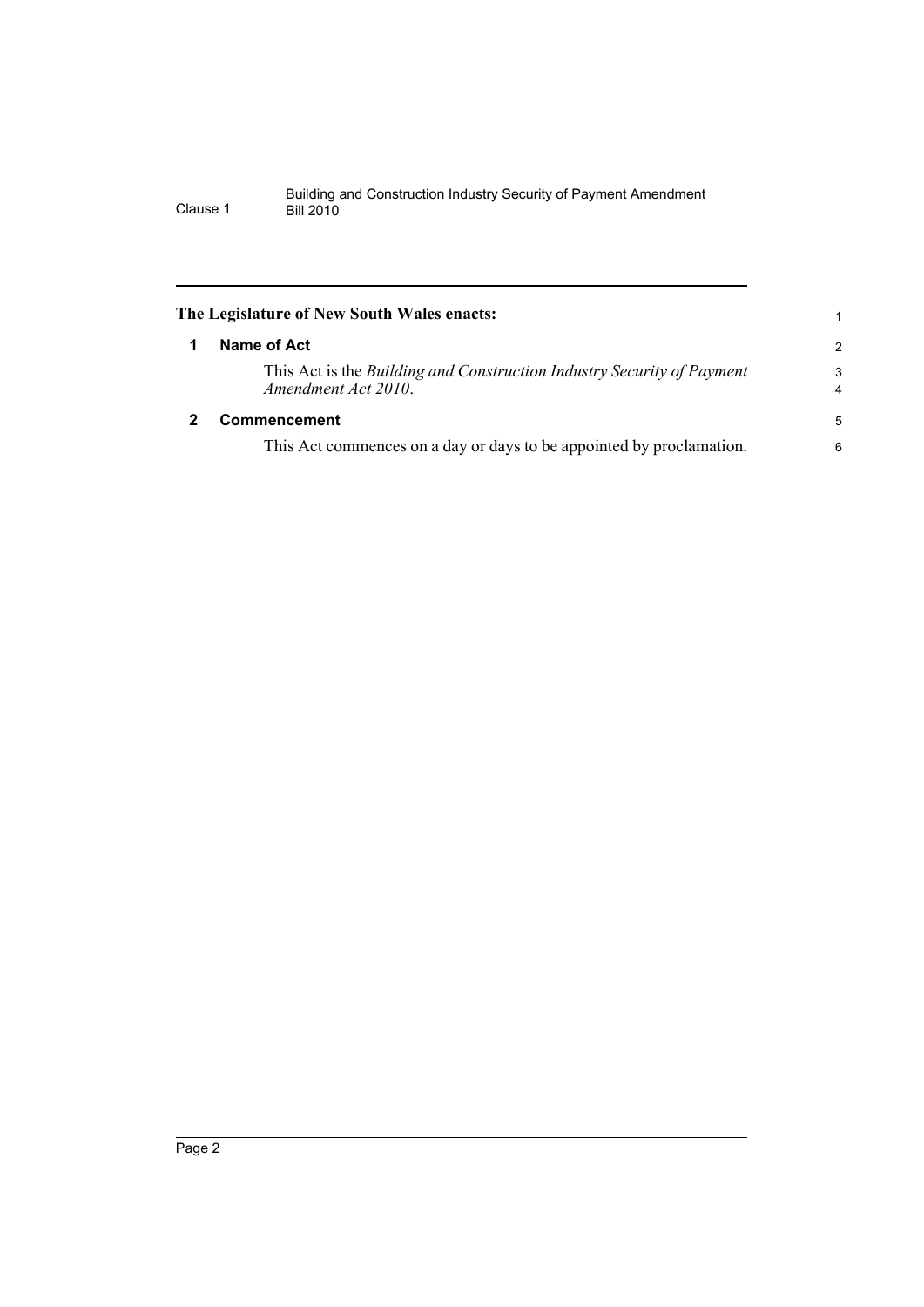Amendment of Building and Construction Industry Security of Payment Act 1999 No 46 Schedule 1

### <span id="page-6-0"></span>**Schedule 1 Amendment of Building and Construction Industry Security of Payment Act 1999 No 46**

#### **[1] Part 3, Division 2A**

Insert after Division 2 of Part 3:

#### **Division 2A Claimant's rights against principal contractor**

#### **26A Principal contractor can be required to retain money owed to respondent**

- (1) A claimant who has made an adjudication application for a payment claim can require a principal contractor for the claim to retain sufficient money to cover the claim out of money that is or becomes payable by the principal contractor to the respondent.
- (2) Such a requirement is made by serving on the principal contractor a request (a *payment withholding request*) in the form approved by the Director-General of the Department of Services, Technology and Administration.
- (3) A *principal contractor* for a claim is a person by whom money is or becomes payable to the respondent for work carried out or materials supplied by the respondent to the person as part of or incidental to the work or materials that the respondent engaged the claimant to carry out or supply.
- (4) A person who is served with a payment withholding request must, within 10 business days after receiving the request, notify the claimant concerned if the person is not (or is no longer) a principal contractor for the claim.

Maximum penalty: 5 penalty units.

**Note.** A person may no longer be a principal contractor as a result of money owed to the respondent having been paid by the person before the payment withholding request was served.

#### **26B Obligation of principal contractor to retain money owed to respondent**

(1) A principal contractor who has been served with a payment withholding request must retain, out of money owed to the respondent, the amount of money to which the payment claim relates (or the amount owed by the principal contractor to the respondent if that amount is less than the amount to which the payment claim relates).

1  $\mathfrak{p}$ 3

4 5

6 7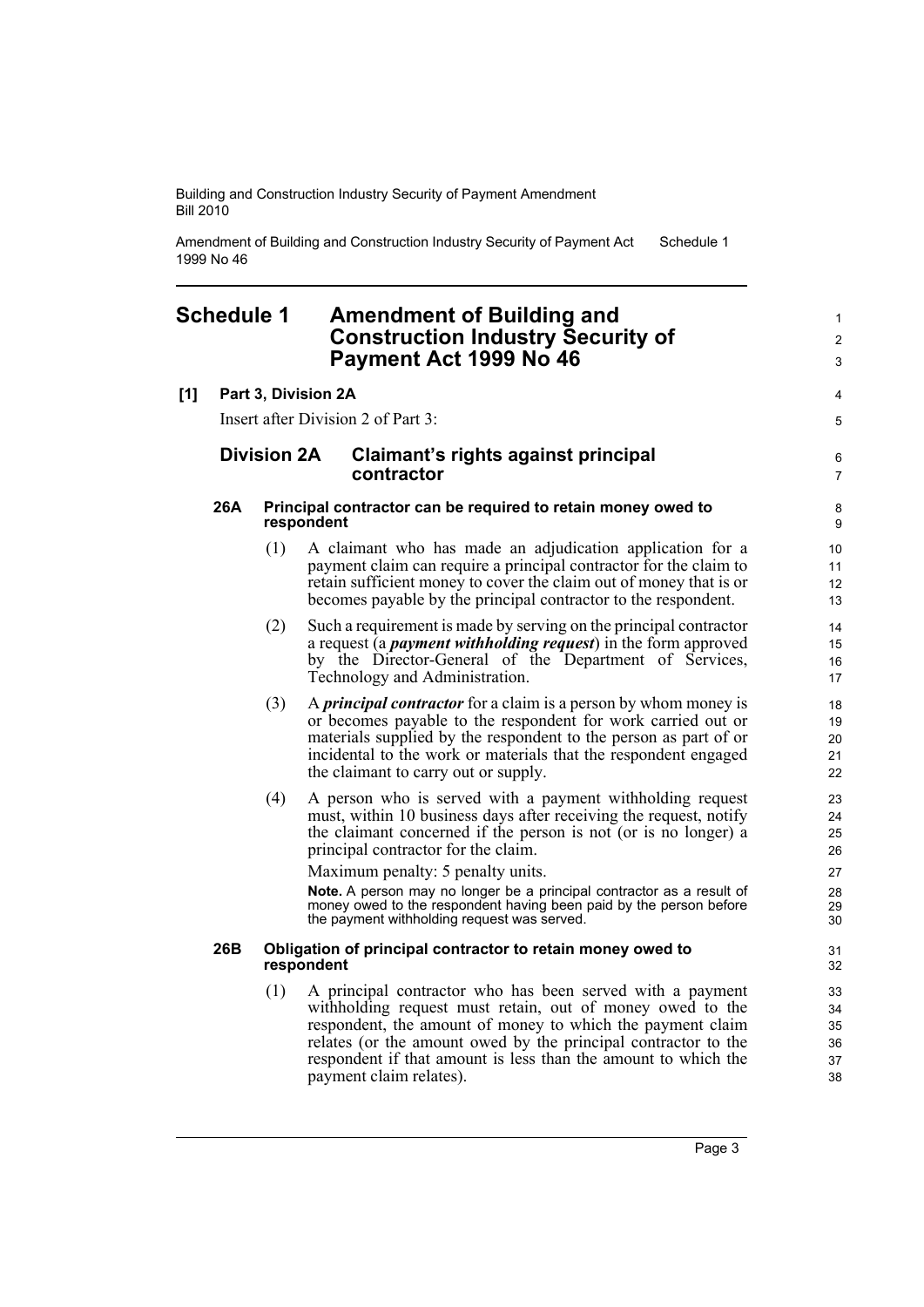Schedule 1 Amendment of Building and Construction Industry Security of Payment Act 1999 No 46

(2) The amount is only required to be retained out of money that is or becomes payable by the principal contractor to the respondent for work carried out or materials supplied by the respondent to the principal contractor as part of or incidental to the work or materials that the respondent engaged the claimant to carry out or supply. (3) The obligation to retain money under this section remains in force only until whichever of the following happens first: (a) the adjudication application for the payment claim is withdrawn, (b) the respondent pays to the claimant the amount claimed to be due under the payment claim, (c) the claimant serves a notice of claim on the principal contractor for the purposes of section 6 of the *Contractors Debts Act 1997* in respect of the payment claim, (d) a period of 20 business days elapses after a copy of the adjudicator's determination of the adjudication application is served on the principal contractor. (4) A part payment of the amount claimed to be due under the payment claim removes the obligation under this section to retain money to the extent of the payment. (5) When the claimant's adjudication application is determined, the claimant must serve a copy of the adjudicator's determination on the principal contractor within  $\overline{5}$  business days after the adjudicator's determination is served on the claimant. Maximum penalty: 5 penalty units. **26C Contravention of requirement by principal contractor** (1) If a principal contractor discharges the principal contractor's obligation to pay money owed under a contract to the respondent in contravention of a requirement under this Division to retain the money, the principal contractor becomes jointly and severally liable with the respondent in respect of the debt owed by the respondent to the claimant (but only to the extent of the amount of money to which the contravention relates). (2) The principal contractor can recover as a debt from the respondent any amount that the claimant recovers from the principal contractor pursuant to a right of action conferred by this section. 1  $\overline{2}$ 3 4 5 6 7 8  $\overline{Q}$ 10 11 12 13 14 15 16 17 18 19 20 21 22 23  $24$ 25 26 27 28 29 30 31 32 33 34 35 36 37 38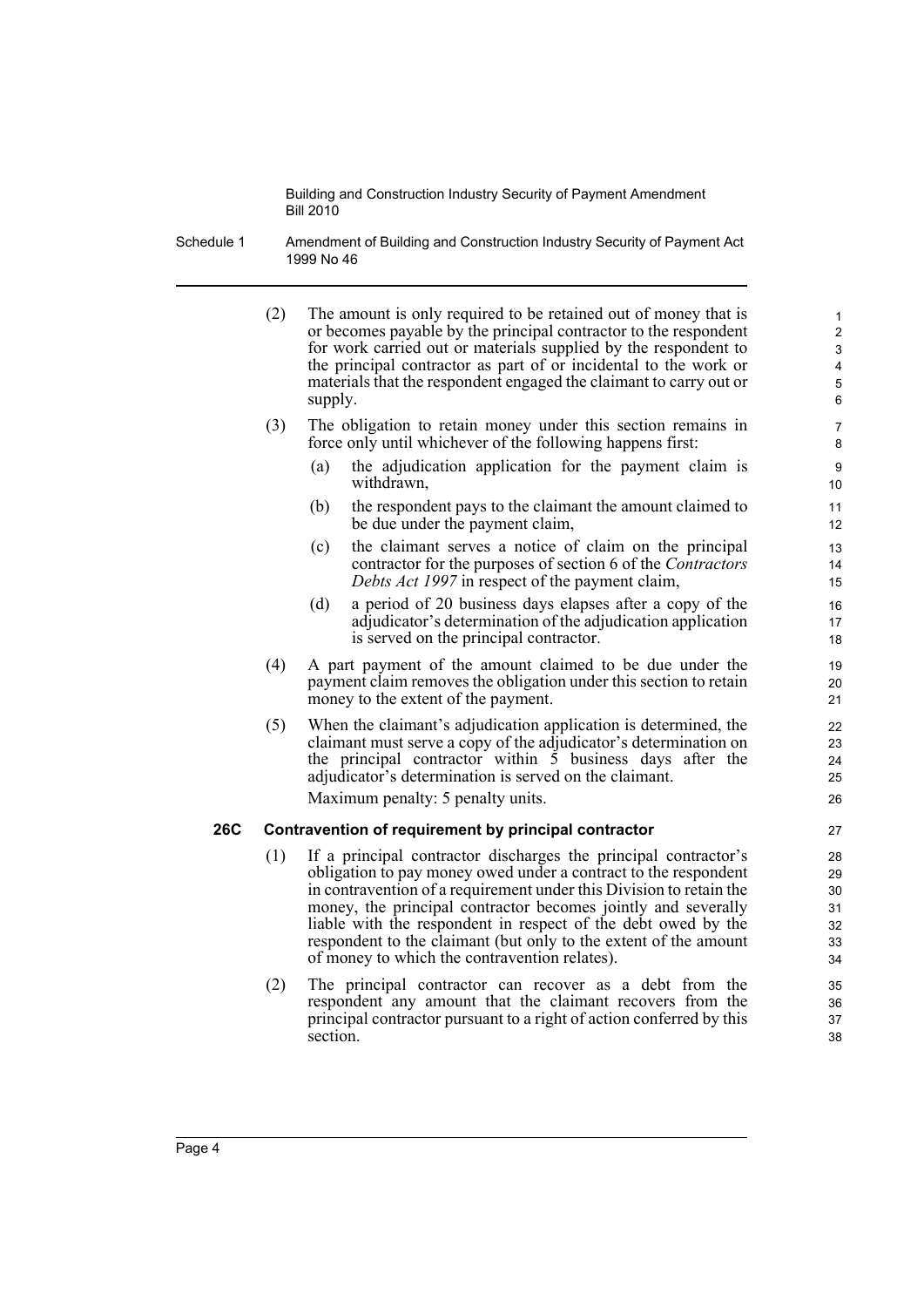Amendment of Building and Construction Industry Security of Payment Act 1999 No 46 Schedule 1

#### **26D Protections for principal contractor** (1) An obligation under this Division to retain money owed by a principal contractor to the respondent operates (while the obligation continues) as a defence against recovery of the money by the respondent from the principal contractor. (2) Any period for which a principal contractor retains money pursuant to an obligation under this Division is not to be taken into account for the purposes of reckoning any period for which money owed by the principal contractor to the respondent has been unpaid. (3) A claimant who has served a payment withholding request on a principal contractor in connection with an adjudication application must, if the adjudication application is withdrawn, give the principal contractor written notice of the withdrawal of the application within 5 business days after it is withdrawn. Maximum penalty: 10 penalty units. (4) The principal contractor is entitled to rely in good faith on a statement in writing by the respondent in the form of a statutory declaration that: (a) a specified amount claimed to be due under an adjudication application has been paid, or (b) an adjudication application has been withdrawn. **26E Respondent to provide information about principal contractor** (1) An adjudicator may, in connection with an adjudication application and at the request of the claimant, direct the respondent to provide information to the claimant as to the identity and contact details of any person who is a principal contractor in relation to the claim. (2) A respondent must comply with a direction of an adjudicator under this section. Maximum penalty: 10 penalty units. (3) A respondent must not, in purported compliance with a direction of an adjudicator under this section, provide information that the respondent knows is false or misleading in a material particular. Maximum penalty: 10 penalty units. **26F Other rights of claimant not affected** This Division (including any action taken by a claimant under this Division) does not limit or otherwise affect the taking of any 1 2 3 4 5 6 7 8 9 10 11 12 13 14 15 16 17 18 19 20 21 22 23 24 25 26 27 28 29 30 31 32 33 34 35 36 37 38